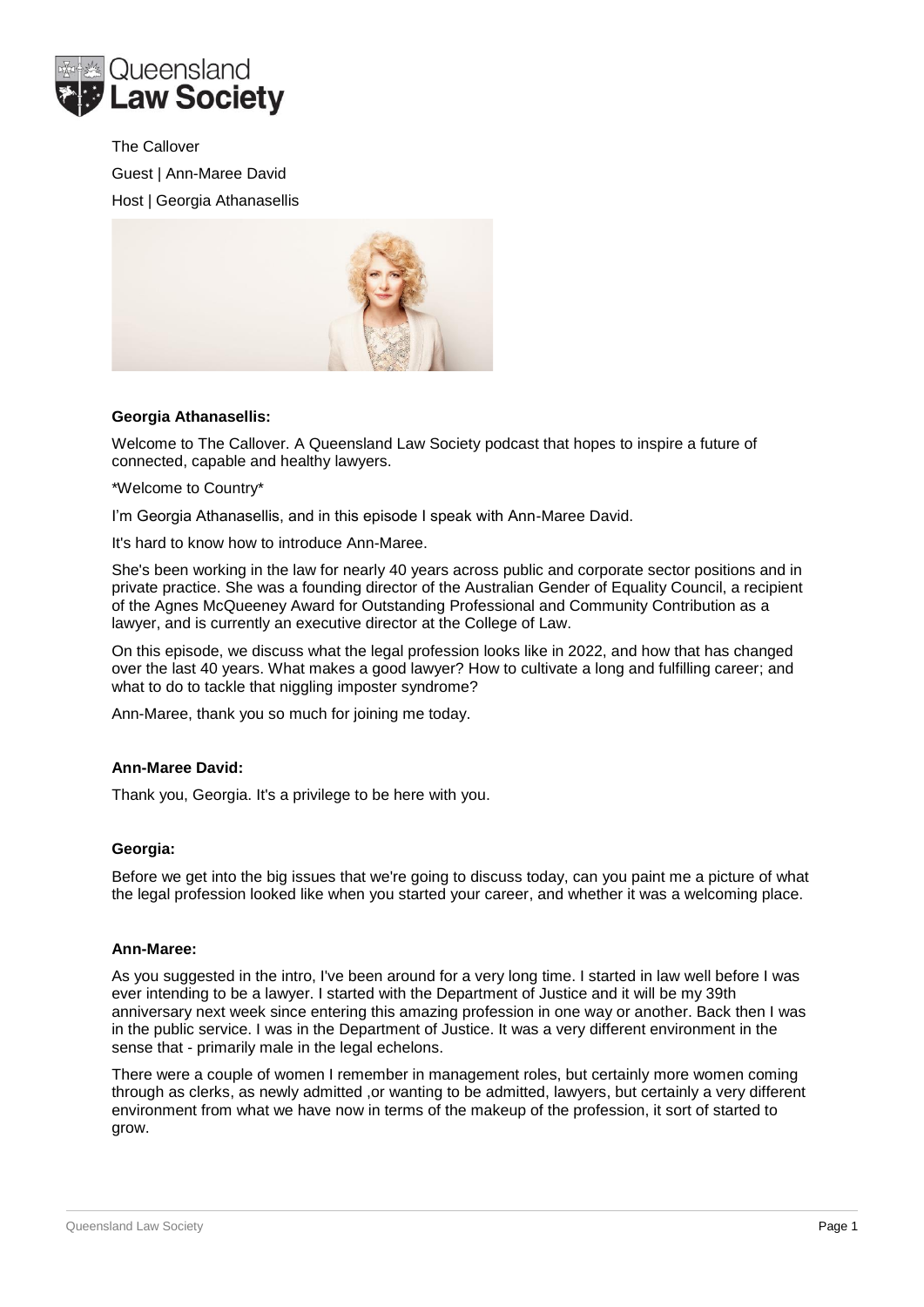

I know that we've been looking at the profile of the profession. I think we've got now five iterations of the profile of the national profession and the numbers of women coming through have just kept growing all these years to the point now where women outnumber men in the profession.

We are still very conservative, I think, and I think when you look at the profession, you tend to think 'practicing profession'. But of course, law is so much broader than private practice. So while we might want to suggest that not much has changed in the law because law firms still exist, structures, partnerships still exist - there's a lot of opportunity now, more opportunity than we ever thought of 40 years ago in terms of how we can be lawyers, whether that's a practicing lawyer or someone who's not practicing as such. There are many ways to be a lawyer, and so I'm very excited, I was excited to join the profession 40 years ago, and I'm even more excited now because I can see the opportunities just keep coming.

## **Georgia:**

As women enter the profession in greater numbers, so to do people of all kinds of backgrounds. Why is it so important to have a diverse profession, and to make sure that the legal profession is welcoming for everyone?

## **Ann-Maree:**

Well, I think if you think about the legal profession as a service provider, we have to ask the clients are we delivering what they need? And if we don't look like our clients and we don't understand our clients who of course are a very diverse population, then how can we possibly meet their needs? So I'm very, very keen, I'm a strong advocate for diversity within the profession because I think the more life experience and life exposure we bring as lawyers to our practice, the better we are at lawyering. And of course, the more diverse our life experience and our profile, the better the profession can be.

## **Georgia:**

So what are the biggest changes you've witnessed over the course of your career, in terms of the way law is practiced?

#### **Ann-Maree:**

Well, yes. I've suggested that we are all practicing differently. I've got with me - for those who can't see on a podcast - I'm holding a book called 'A Woman's Place: 100 Years of Queensland Women Lawyers'. It was a fabulous book published by the Supreme Court Library back in 2005, in the year we celebrated 100 years of women being admitted as lawyers in Queensland. And it's a fabulous book. If you can get a hold of a copy - it's out of print now, The Supreme Court Library has copies you can see the fabulous careers of women who were profiled and I've forgotten how many were profiled, and would suggest more than 20. But certainly of all of those, only one lawyer was profiled who didn't practice, who didn't ever practice law as such as a private practitioner, that person went on to have a stellar career in law. It was, in fact, a woman we now know as Dame Quentin Bryce, who's done everything, as well as a career in law, and is still working in law.

So I think in terms of practicing law, let's open our eyes to what is available. The national profile of the profession, the latest one being from 2020, tells us that the numbers of lawyers practicing, so they are holding practicing certificates in corporate and government law, is growing, absolutely growing.

But of course, still, we're silent in our thinking about practicing lawyers - where all those other people who've done law degrees, most of whom go on to be admitted? Where are they taking their craft? And we know there are many entrepreneurs. We know there are people who are combining fabulous legal careers, science, technology, engineering, you name it. You can be a lawyer in any field. And of course, we always then laugh about those who go on to be comedians and actors and politicians even. There is no there is no hurdle to anyone with a law degree. You can be the lawyer you want to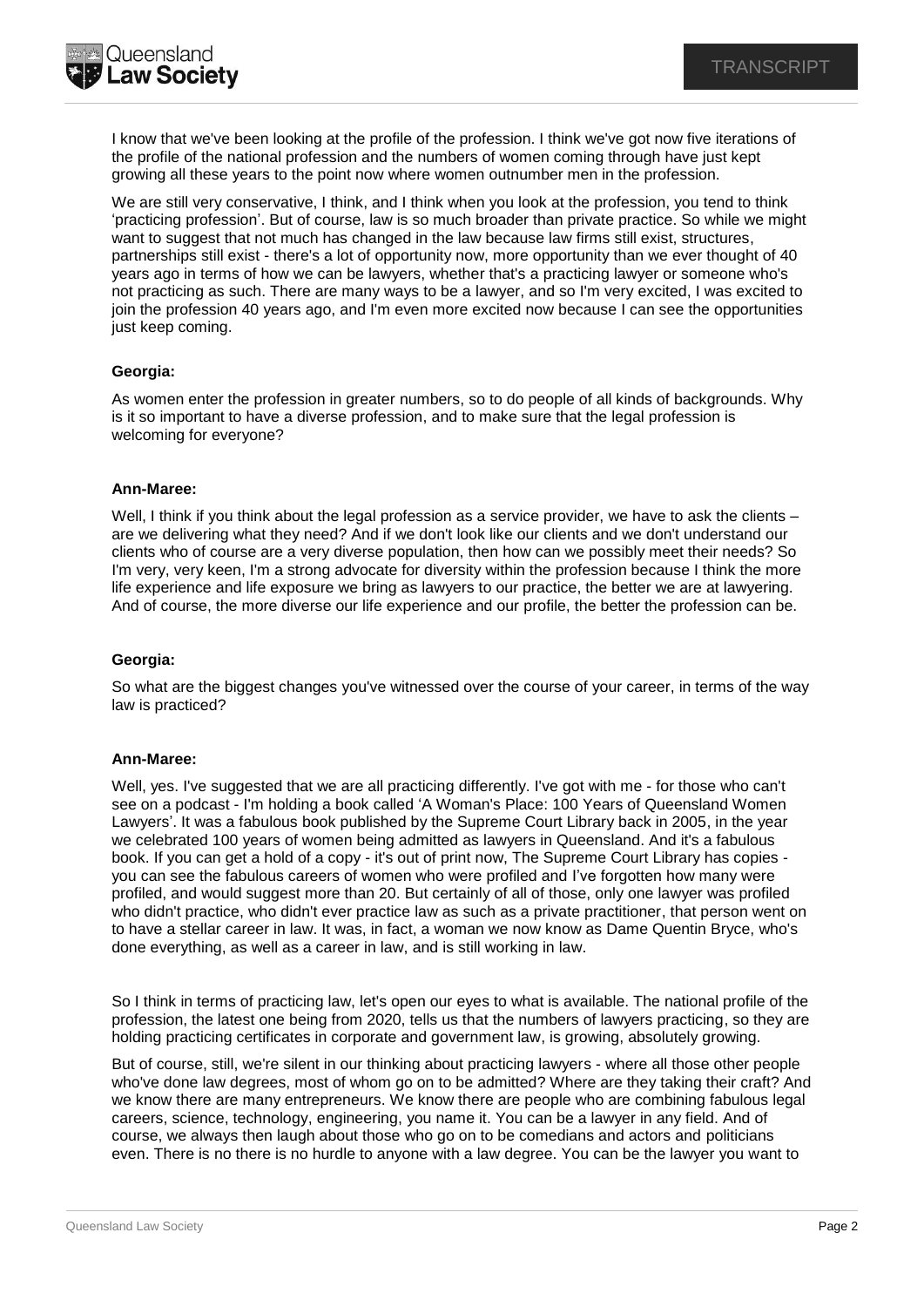

be. And I want to suggest to you, Georgia, that let's allow people, let's encourage people to explore what the practice of law can look like for them.

If Dame Quentin Bryce can tell us that she can be an advocate for change in the many positions she's had throughout her stellar career, why are we stopping ourselves from thinking – "what more can I bring? What more can I do?". That's how we're changing as a profession.

## **Georgia:**

Yes. And with that in mind, what do you think makes a good lawyer these days if there can be so many kinds of lawyers? What's the thing that unites us all?

## **Ann-Maree:**

I think the fact that we are disciplined enough to acquire a qualification in law, so you do need that discipline, it's an intellectual discipline, but it's also a discipline of self. Because we are a service profession, we are here to help others.

And so I think when I think of the profession and I think of the rule of law, and I think that…that's really what binds us together. Yes, there are lawyers are in it, in it to make money or, you know, for other ventures and that's their business.

But as a profession, we are here to serve the public and to serve the greater good. And I think that is what binds us together. That is what our profession is.

## **Georgia:**

And it sounds like that hasn't changed over time that - in the sense that if that was the quality of the profession when you entered it, it's still the quality of the profession now.

#### **Ann-Maree:**

I think that's what drives most of us at our core. I know a lot of members of the profession, many who have mentored me, either directly or indirectly throughout my lifetime as a lawyer would say, the profession is too big now. We've lost our sense of professionalism because we don't know each other. Back in the day when fabulous lawyers like Gerry Murphy were practicing law and in fact was a junior lawyer, they knew one another.

You literally, as he would tell me, could pick up a telephone and have a conversation with someone. And if something was going wrong, you could pick up the phone and say, "Well, let's talk about this". That's a lot easier to do when you know the other person on the other end.

Whereas now when we don't know one another, the profession is national, is international. We're dealing at speed with people we don't know. It's very difficult to have that sense of camaraderie. Just because I'm a lawyer, it doesn't mean I'm going to trust you. I need to know you first. And so I think a lot of lawyers suggest that we've lost our sense of professionalism because we don't know one another. Yes, we've lost, we may have lost a sense of professionalism because we haven't learned yet how to build trust at speed and at a scale never, ever experienced by humankind before.

#### **Georgia:**

One quality, I think that everyone accepts that lawyers need is resilience. It's a word that gets tossed around a lot. What do you think it means and how do we cultivate it within ourselves?

#### **Ann-Maree:**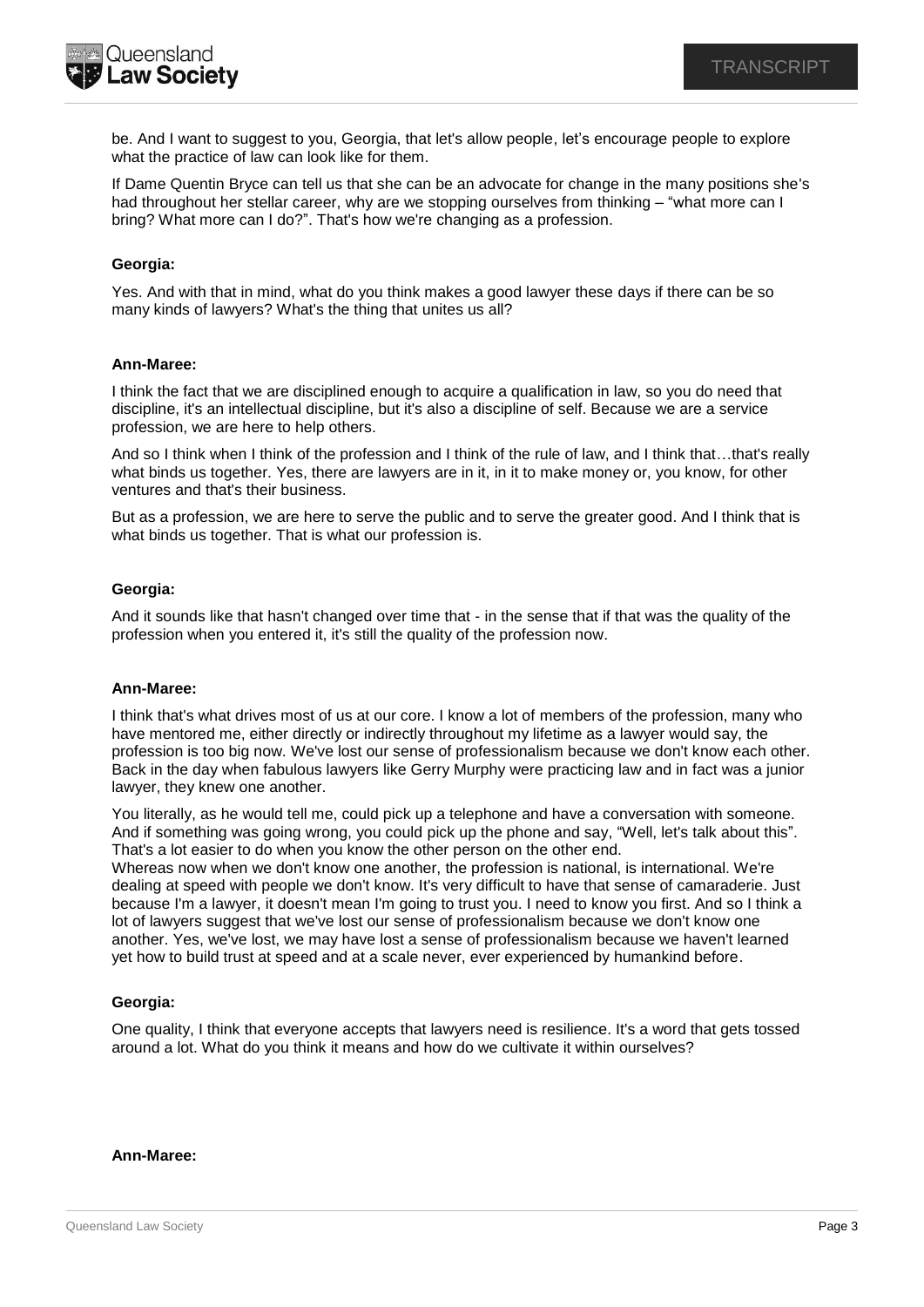Georgia, I think it's one of the most important concepts that we're dealing with as a profession, and I consider it a red flag word for the profession. We cannot ignore the fact that we need to focus on the resilience of the profession individually, but also as a group, as a community. And I want to take you so recently as October 2021, when the Royal Commission into Management of Police Informants in Victoria asked the Law Institute of Victoria to assess the ethical health and wellbeing support for members. That goes to the sense of how lawyers are coping and when they're not coping what behaviour they are exhibiting. And I mentioned the word ethical there. The concern is that if we are not resilient, if we are not a well profession, are we actually practicing as we should be, or are we going down paths that we shouldn't be in terms of ethical behaviour? Now, I think resilience has been a huge issue for a very long time and certainly as the profession has grown, as the speed of practice has increased and as the stresses and strains of commercial practice have become, in every sense, become overwhelming for firms as well as for individuals. I think we haven't had the wherewithal to stop and say right, how we coping as a profession, and certainly as individuals, we're too frightened to put our hand up to say I'm not coping.

So in that sense, we all understand now there was a movement called a 'Wellbeing in Law' movement, and we're becoming more accustomed to people honestly putting their hands up and saying, "no, I'm not coping and I cannot continue working this way".

And I think it's really telling for a Royal Commission of Inquiry to ask that question of a membership association, what resources are available and do your members understand that they can avail themselves of those resources if they feel their resilience is at stake, if they are not coping, if they are feeling overwhelmed?

So I think, it is important for all of us to take a step back. Certainly, leaders of the profession need to be outspoken in this respect. They need to be saying without our resilience, without building our own wellness, we cannot continue to practice law as we are meant to do. So, The Law Council of Australia commissioned a report some years ago now, called the NAS Report. The NAS Report is the National Attrition and Retention Report commissioned because they were looking at why so many members of the profession were leaving.

And at some point I remember I used it when I was studying for my Master of Education degree. There was a stat that came out that at the five year point you saw a mass exodus of young lawyers from the profession.

The reasons that that NAS report brought to the fore for people leaving the profession are the exact same reasons that people are saying now. The new lawyers of the profession are saying, "I won't work the way you want me to work because I can't".

Those reasons were they wanted better work life balance. They wanted to reduce the stress and pressure they were under, and they wanted more flexibility to manage their work and private responsibilities. Now when you think about that, if Georgia, you're a young leader, you're one of the future leaders of the Queensland Law Society and your committee. You tell me, I know anecdotally that your generation of lawyers are telling me, "I want law, but not at any cost. I want to practice law. I love law. I want to be a lawyer, but I'm not going to kill myself in the process. I don't have the same goals", so the same carrots that used to be waved in front of us don't carry any weight anymore. And you know, you can name those if you like that used to be partnership - it used to be a one linear career from law school into a large firm partnership directorship, and that was all the glory. Whereas now lawyers are saying, "I understand that my health and well-being is as important to me as my professionalism, and I want a stellar career. And that means more to me than just one linear path or working myself into an early grave".

So, you know, I think if that…does that help?

### **Georgia:**

Queensland **Law Society** 

It does. In terms of the informal and the formal supports that people can look to if they are struggling. Can you explain to me what is available to young lawyers and all lawyers really?

#### **Ann-Maree:**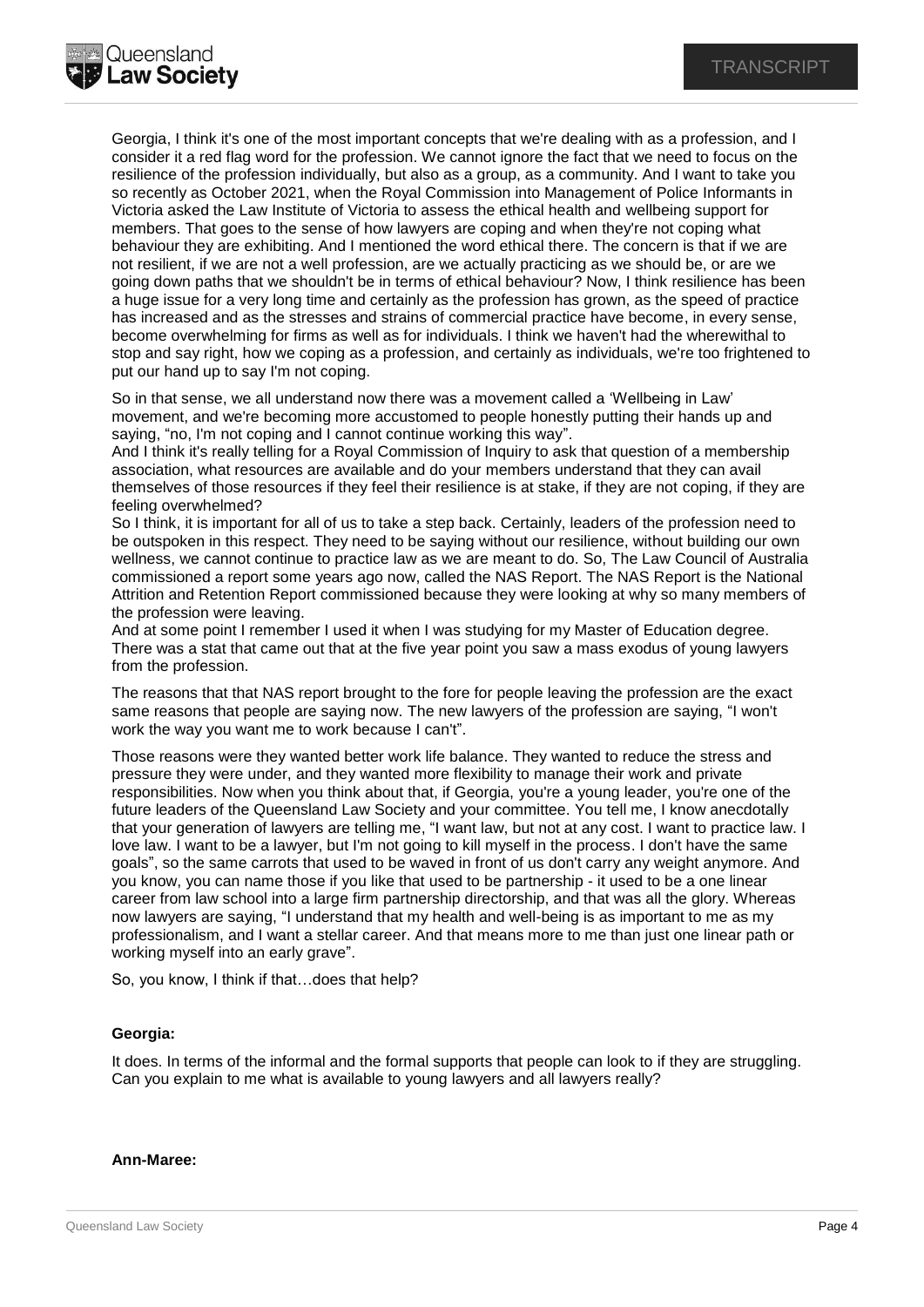

Absolutely. I think one of the things I've cherished about the profession has been a sense of community. Now I've mentioned one of my favourite lawyers of all time, Gerry Murphy, a Queensland leader for many, many years and in fact, a national leader of our profession. And he mentioned to me that, you know, gone are the days when you could pick up the phone and know who was on the other end. Well, okay. Yes, we are a much bigger profession, but that doesn't stop us building community.

And I think building community is the saving grace of us all, because if we know we have a community who has our back, we have a community who understands how we practice and how we think as lawyers and what our needs and wants and aspirations are, that community built of lawyers for lawyers - I think that is what we need. That is the support we need and we need to know that we can be honest with one another. Yes, we are a competitive bunch and yes we can, we can all vie for the riches and the fortunes of a great legal career.

But at the core is our sense of professionalism, and we should all be there for one another. So places like the Queensland Law Society, all the membership associations are very good at this. They build community and we just have to encourage all lawyers, not just new lawyers, but all existing lawyers, and even those lawyers who've retired - come back, be part of the community, keep giving because we all want a sense of, you know, contribution. And I think if we can imagine ourselves as members of that legal community, whether it be small, whether it be on a state scale, whether it be in an interest area. I've always been a member of a legal community of one type or another. The Women Lawyers Association, other interest groups. It's really…there are so many options available now to get the support you need and you will find like-minded lawyers wherever you go.

So we've been talking, I know even before this interview today about how we bring different interests law. So there's now something called 'The Lawchestra', where lawyers who are actually also musicians are coming together as a community and they are thriving! And the beautiful thing about that is they thrive in that space. And then with that enthusiasm, they bring so much more to their practice of law. There is a book club for lawyers. There are sporting clubs for lawyers.

I remember the Rosengren family, a name well known in this profession, were running swim meets for lawyers in the Nineties. You know, this isn't new. So and the District Law Association in Queensland a fabulous examples the Gold Coast, the Sunshine Coast, Far North Queensland.

They are bringing their members together because they know more than anything, we need to be in a community. So your first, I think avenue of support, is to look around you within your firm and if not within your firm, within your community, you've also got the people you went to law school with. And I'm hoping that you've made those connections there. So do look for that sense of community, it is there. And I know that the leaders of our communities are very keen to bring more people in.

And the other obvious avenue is mentoring. Now there are formal mentoring programs around, but there are also a lot of lawyers who very happily will meet with someone, on the off chance that they're available for a coffee. I've, you know, I've had many people and many of my colleagues do get calls or contacts on LinkedIn to say, "I've been watching your career and I'd really love to know how you got from A to B. Would you give me half an hour and a cup of coffee and chat with me?" Now that's a very informal mentoring, but the relationships that build from those one off meetings or those connections can be life and career changing.

So if you're looking for support, don't ever feel alone. You're in one of the biggest professions in the country. Look to your left. Look to your right. Ask questions. There will be people in your firm who may or may not have time to be a mentor, but I'm sure they'll have time for a corridor conversation.

You don't know what will grow from that. Certainly, take advantage of all the mentoring opportunities available. Women lawyers again, the various communities around Queensland, various legal communities have mentoring schemes and again in those specific interest areas as well.

But yes, I would suggest there is always all manner of support. And of course, we could talk about sponsors if you're wanting to, you know, take your career places, we can talk about coaching. They are all things that are fairly new to the profession, but they are avenues that have been used in other professions for years to help people progress through the profession. And I don't think we should shy away from any of those opportunities.

#### **Georgia:**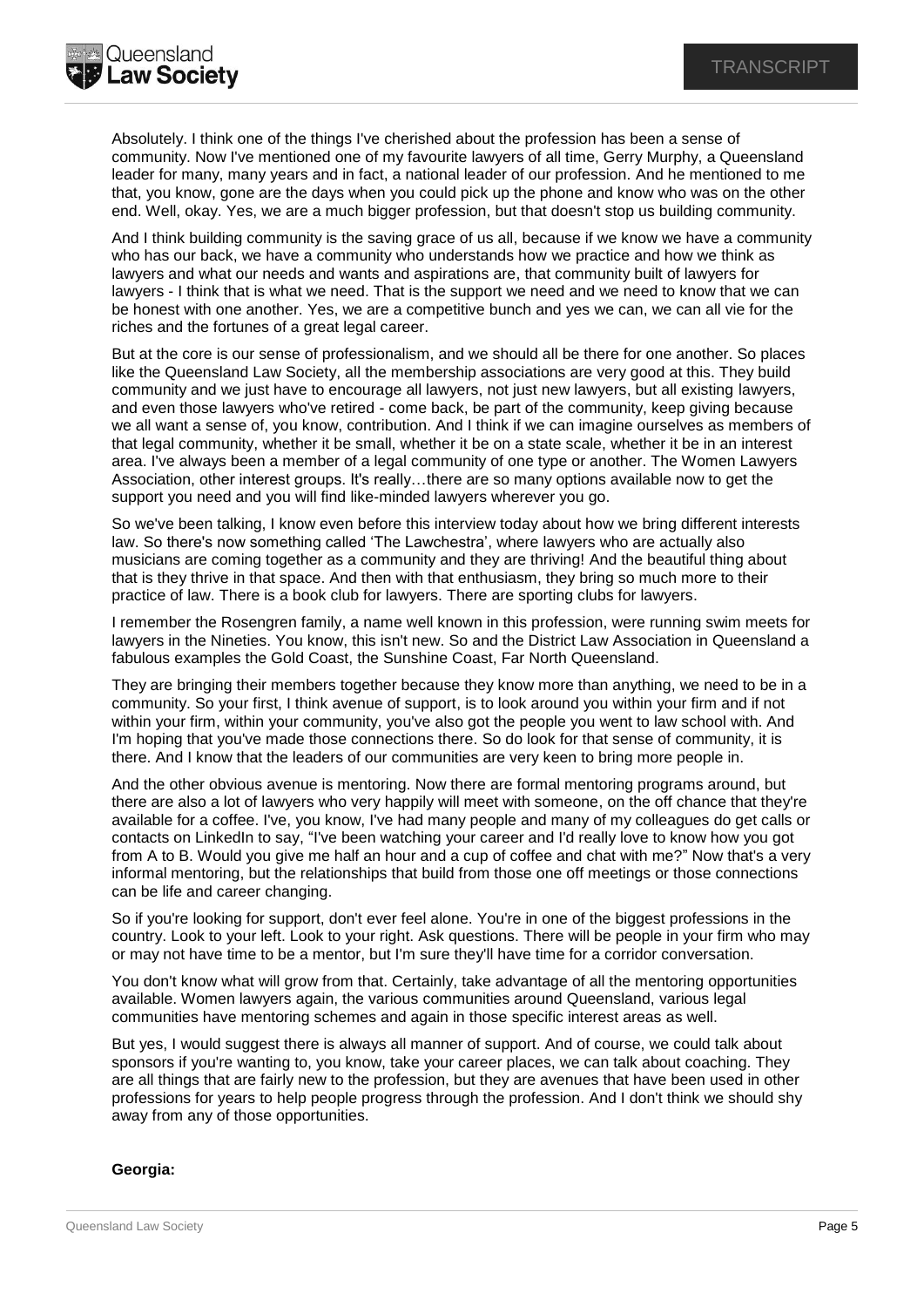

No, there seems to be a plethora of options. And I think what you were saying before about even just cold calling or cold LinkedIn messaging, if you can call it that, someone who you admire and them taking the time like yourself to meet with you probably does demonstrate that it is a welcoming profession overall. But it is intimidating for a young law student or lawyer to say, "Ann-Maree, I'd like to have coffee". Practically speaking, how should a young lawyer go about reaching out to you, or to anyone?

## **Ann-Maree:**

Isn't it funny? We think that all lawyers are extroverted, and of course we're not. Many of us are introverts. Even those of us who have profiles, you know…you know, on social media, most of us are really introverted.

I think there are studies out of the US that suggests there's about 60% of the profession over there who are actually introverted. So yes, it can be quite daunting. But in among those crowds of lawyers, you will find people I like to call 'connectors'.

I'm an introvert. I'm also a connector. So if I find someone who would like to meet someone else, I'm very happy to make that connection for them. And so many times someone will say, "Ann-Maree, I'd like to know about a career in X, Y Z", and I have no idea, but I can find someone for you and I can connect you. And that's usually just an email and an electronic introduction, if not a joint coffee, and I love doing that. And I encourage members of the profession who've been around a long time to start thinking, "What can I do to bring the profession through? What can I do to help them step up the ladder", or climb the jungle gym, as I prefer to call it, to help them get to the next rung that they're aspiring to? So if you're shy, look for a connector, look for someone.

I mean, who wants to go to networking functions when you when you're an introvert? Nobody! But you'll know someone. You'll…in your network, and you might have a network of six people. Someone will know someone who can connect you.

I know when I first started practicing, we'd have, there were six of us who came to uni together and we'd ring one another for help. And then someone would say, "I've got a client who needs this" and someone else would say, "Ah, I can help you with that", that these organic communities just grow these organic Networks and we've all helped one another, we've been doing that, for shy on 30 years. So yeah, you will find the support you need. You might need to be brave and ask the question. And it's a lot easier to do via email or on LinkedIn than picking up a phone or stalking someone in a cafe? So give it a go.

#### **Georgia:**

Yes, perhaps don't stalk people in cafes. That sort of leads into the next thing that I wanted to discuss, which is that so many lawyers and grads have that awful feeling of not belonging, and of feeling like an imposter in to the networking events that they walk into, or their first day in a clerkship, or all of that. What advice would you give to young lawyers about combating that imposter syndrome?

#### **Ann-Maree:**

First of all, Georgia, I want to say it's absolutely normal. And if I want to, if I want to site some stats again, I think it's probably right up there with introversion. Most of us wonder how we got here. And I'm talking about medal winners, university medal winners, those students who got the perfect OP or ATAR score to get into law school. And they think, "Well, I'm not sure how I got here and now I'm here, and everyone else has exactly the same score. I'm clearly not as good as them". Impostor syndrome starts really, really early. Probably well before we even think about law as a an academic pursuit.

And, of course, that it stays with us. I like to think of it as that voice in my head that reminds me, or tries to keep me down at heel. And the neuroscience tells us that it's quite normal.

It's actually our brain, is trying to protect ourselves. So before you fall by embarrassing yourself or making a fool of yourself or, you know, holding out, you know that you can do something when you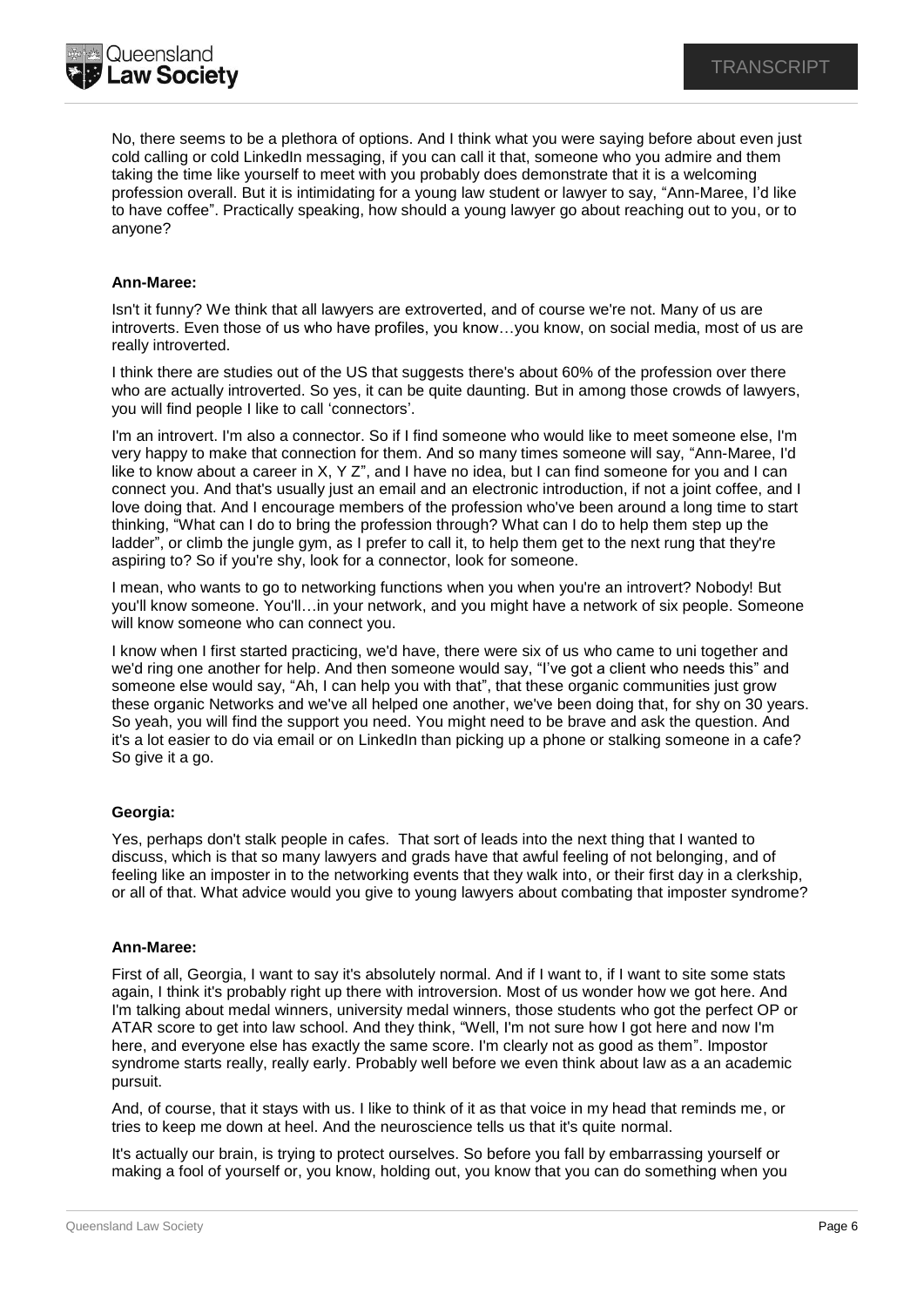

really can't, your brain says, "No hold on a minute. You're not that good. Don't go there. Don't go that step. Don't put your hand up. Don't even think you can go for that interview or have a career down that pathway. You're just not that good". Now that's the impostor syndrome.

It's a voice inside our head. It's completely normal. We can try to put it in the corner and say, "I'm going to be brave, I'm going to be resilient. I'm going to say, no, I actually have a different opinion".

I have great respect for a psychologist called Susan David. I wish we were related, we've only got the same surname, but she's done some beautiful work around the imposter syndrome and selfcompassion. And so when she hears the word "I'm a fake", she would prefer to say to have our self say to us "Okay, I'm going to express some self-compassion. The voice in my head tells me "I'm a fake", in fact, all of this is just new to me. I'm not a fake. I just haven't experienced this before", she says. When my voice in my head says, "I'm not smart enough for this job", my voice of selfcompassion should say to me "I made a mistake, and I'm still learning". Now remember, we may leave law school with a law degree and we may have license to practice, but no profession, including the legal profession, would ever suggest that we stop learning at that point. We are here for the long run, we are lifelong learners. Society is evolving, and so is the practice of law that serves that society. So yes, we will all make mistakes because the law and the life we lead are evolving.

So stop being hard on yourselves. Exercise some self-compassion and say "Yes, I thought I knew what I was doing. I may need to do some research. I may need to reach out for some help". That's okay, because no one's perfect perfectionism doesn't exist. Stop trying to aspire to 100%, when 85% will get you a high distinction. You know, let's…let's think about it in those terms. And I…I value the fact that you said to me, Georgia, "I don't belong here", how many of us have said that "I've somehow got into a law firm. I've gone into a golden tower down the riverside. I don't belong here". I want all of those people to say I haven't yet established a community here, and that takes us back to that sense of…that need to reach out.

You're not here to do it alone, and in fact, the very best lawyers don't work in silos. They work in a connected sense. They connect with a network of people, lawyers and allied professionals and people from other disciplines, because the end game is always to serve the client.

It isn't for me to look the best or to sound the best. My role here as a lawyer is to serve. And if we get that right, then everything else falls into place. We all belong here. We just need to work collaboratively and build on what we know.

## **Georgia:**

Which leads me to my final question: If you could give your younger self one piece of advice as she became a lawyer for the first time, what would it be?

#### **Ann-Maree:**

I think it would be, "Remember what sparked the passion to pursue a law degree". Because that is what still drives me. Along the way, I forgot that, along the way I thought, "OK, I've got the law degree. I'm a cookie cutter lawyer who is expected to be here. And by this time next year, I'm expected to be there doing this work because this is what I was taught to do". I've been very lucky, Georgia, in that perhaps via happenstance, or some direction on my part, I have had a career that has allowed me to pursue my passion, which is for equality and justice for all. Through various means, not just practicing law, but via teaching, by speaking out. I've been lucky enough to travel the world to speak about issues that are near and dear to me, and that passion is still alight in me. And so I would say to myself, "Don't ever forget why you came here. And yes, you may become side-tracked and sometimes you may have...you might be in the shadows not realizing where you're going. But that will guide you, and you will have the stellar career you want on your terms. Just don't forget that".

#### **Georgia:**